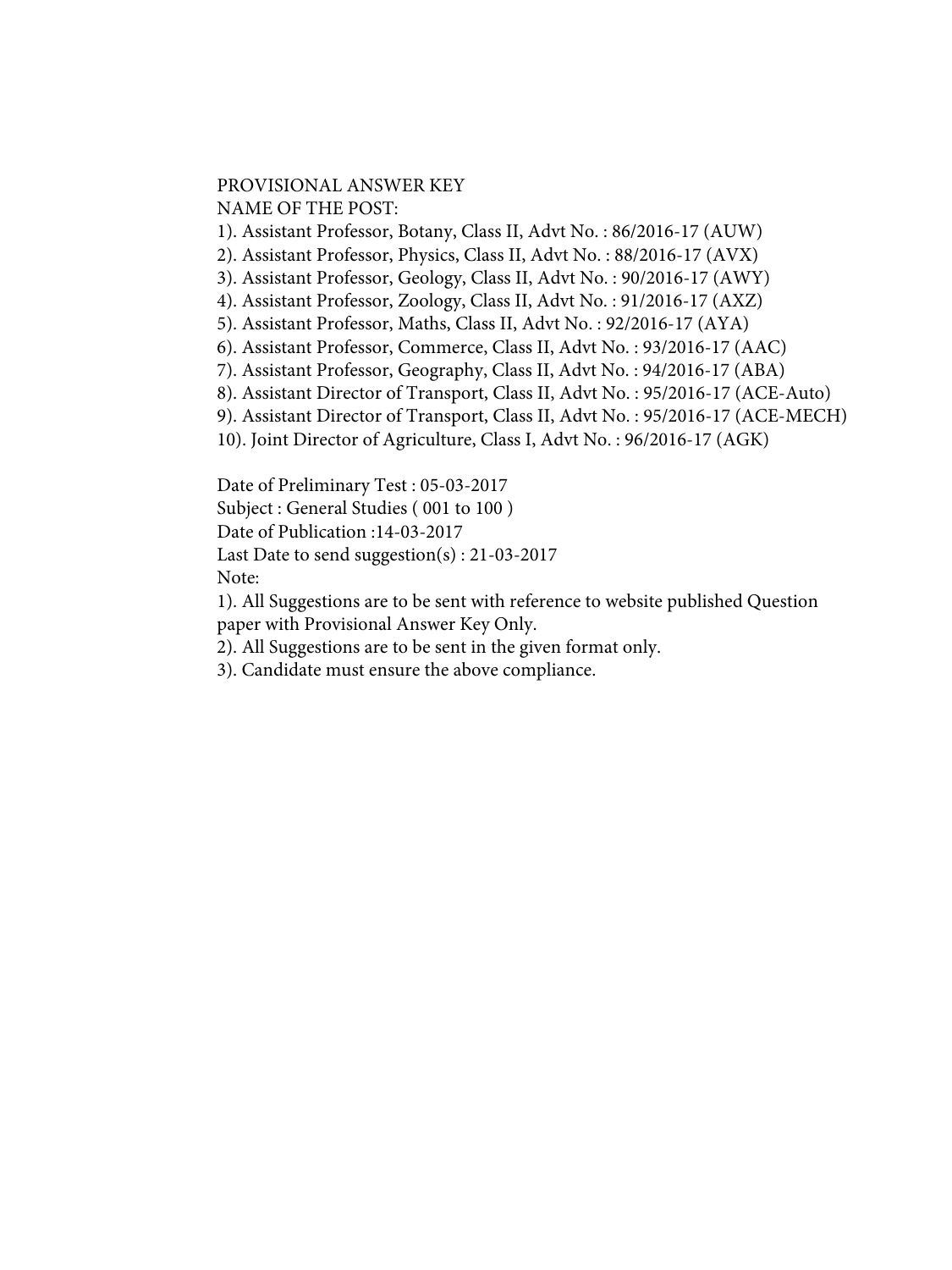| માં આવેલ નથી?<br>(A) કાકરા પાર                                                                                                                                                                                                                                                                                                                                                           | 001. નીચેનાં પૈકી ક્યો મોટો ઈરીગેશન પ્રોજેક્ટ ((Major irrigation Project) ગુજરાત<br>$(B)$ પાનમ                                                                       |
|------------------------------------------------------------------------------------------------------------------------------------------------------------------------------------------------------------------------------------------------------------------------------------------------------------------------------------------------------------------------------------------|----------------------------------------------------------------------------------------------------------------------------------------------------------------------|
| $(C)$ મહી<br>002. ''વિદ્યાદીપ'' યોજના માટે ક્યા વાક્યો સાચા છે?<br><u>યાદમાં આ યોજના શરૂ કરેલ છે.</u><br>(2) આ યોજનામાં વિમા પ્રીમિયમ રાજ્ય સરકાર ચુકવે છે.<br>(3) માન્ય શાળામાં વિદ્યાર્થીને રૂા. 50,000 નું વિમા કવચ મળે છે.<br>(A) પ્રથમ વાક્ય સાચું છે.<br>(B) બીજા અને ત્રીજા વાક્ય સાચું છે.<br>$(C)$ 1 અને 2 નંબરના વાક્યો સાચાં છે.<br>$(D)$ 1, 2 અને 3, ત્રણેય વાક્યો સાચાં છે. | <u>(D)</u> ભીમા<br>(1) 26 જાન્યુઆરી 2001 ના વર્ષમાં આવેલ ભુકંપમા મરણ પામેલ બાળકોની                                                                                   |
| અને તેનુ વહીવટી મથક કેવરતી છે.<br>આવેલ છે અને તેનુ વહીવટી મથક પોર્ટબ્લેર છે.<br>ઉપરોક્ત પૈકી ક્યુ વાક્ય/વાક્યો સાચાં છે?<br>$(A)$ માત્ર 1<br>$(C)$ 1 અને 2 બન્ને સાચાં છે. $(D)$ 1 અને 2 બન્ને સાચા નથી                                                                                                                                                                                  | 003. (1) ભારતનાં પશ્ચિમ તરફના અરબ સાગરમાં લક્ષદ્ધિપ અને મિનિકોયના ટાપુઓ છે<br>(2) ભારતમાં પૂર્વ તરફનાં બંગાળનાં ઉપસાગરમાં આંદામાન, નિકોબારનાં ટાપુઓ<br>$(B)$ માત્ર 2 |
| 004.  ભારતના અગત્યના કિલ્લાઓ અને રાજ્યોને યોગ્ય રીતે ગોઠવો.<br>A) કાંગડાનો કિલ્લો<br>B) જંજિરા કિલ્લો<br>C) માંડુનો કિલ્લો<br>D) ભુજીયા હીલ કિલ્લો<br>$(A)$ A-2, B-3, C-4, D-1<br>$(C)$ A-3, B-4, C-1, D-2                                                                                                                                                                               | 1) હિમાચલ પ્રદેશ<br>2) મહારાષ્ટ્ર<br>3) મધ્ય પ્રદેશ<br>4) ગુજરાત<br>$(B)$ A-1, B-2, C-3, D-4<br>(D) A-1, B-3, C-2, D-4                                               |
| 005. નીચેના પૈકી ક્યું વિધાન સાચું છે?<br>(1) દરિયાની ભરતી ઓટ મચ્છીમારી માટે જરૂરી છે.<br>છોડી શકે છે.<br>(3) ભરતી ઓટને કારણે સીલ્ટ (Silt) દુર થાય છે.<br>(4) કંડલા એ ટાયડલ પોર્ટ (Tidal Port) છે.<br>$(A)$ 1, 3, 4<br>(C) 1, 2 અને 3                                                                                                                                                    | (2) દરિયાની ભરતી ઓટને કારણે મોટા વહાણો બંદર (Harbour) સલામતી રીતે<br>(B) 1 અને 4<br>(D) 1, 2, 3 અને 4                                                                |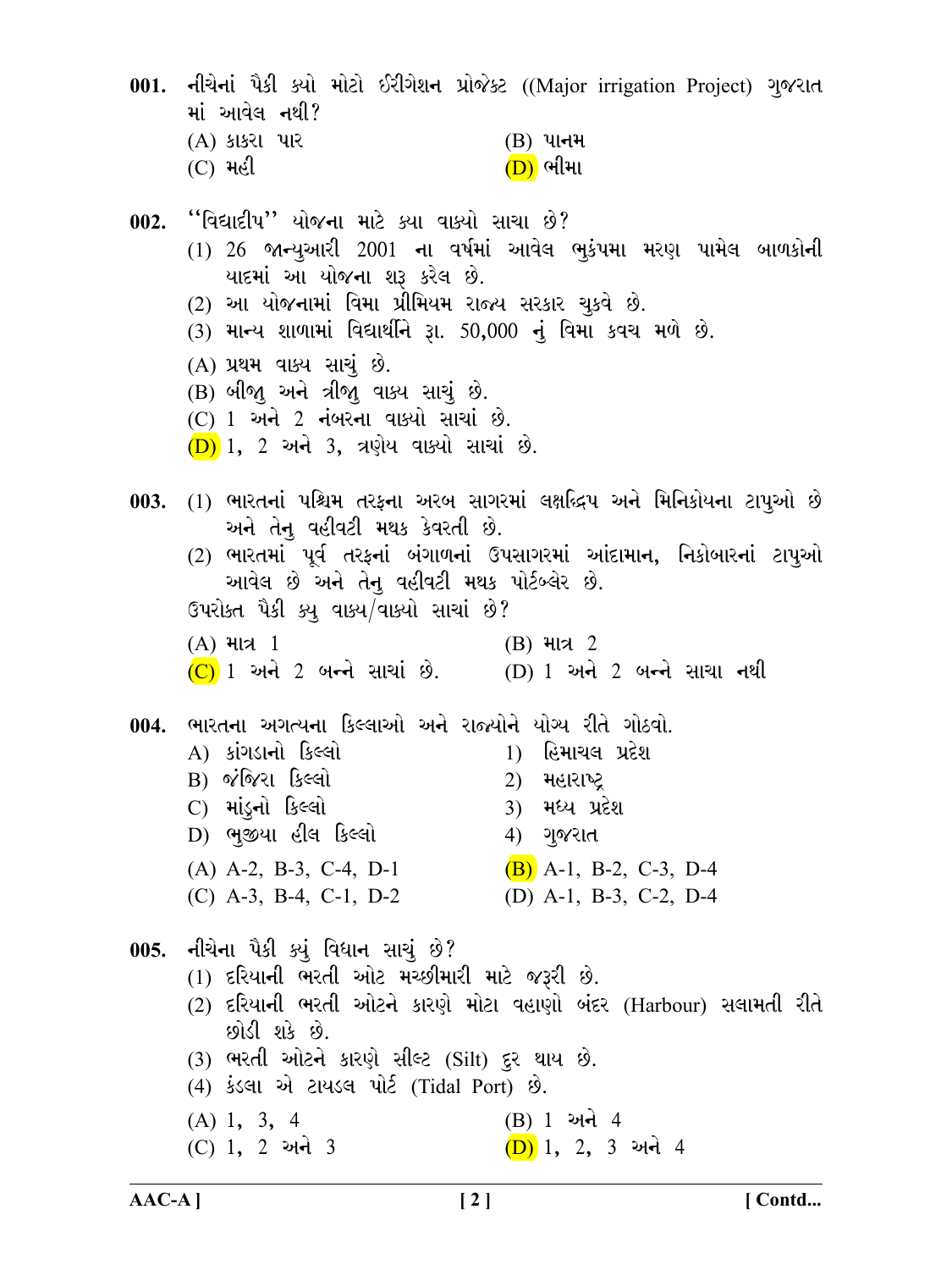| 006. | ભારતના અગત્યના એરપોર્ટ અને સ્થળોને યોગ્ય રીતે ગોઠવો.<br>1) ઈન્દીરા ગાંધી ઈન્ટર નેશનલ એયર પોર્ટ<br>2) છત્રપતિ શિવાજી મહારાજ ઈન્ટરનેશનલ એયર પોર્ટ   B) બેંગલુરૂ<br>3) કેમ્પીગોવડા (Kempegowda) ઈન્ટરનેશનલ એયર પોર્ટ C) મુંબઈ<br>4) સરદાર વલ્લભભાઈ પટેલ ઈન્ટરનેશનલ એયર પોર્ટ D) દિલ્હી<br>$(A)$ 1-C, 2-B, 3-A, 4-D<br>$(C)$ 1-B, 2-A, 3-D, 4-C | $A)$ અમદાવાદ<br>$(B)$ 1-D, 2-C, 3-B, 4-A<br>(D) 1-D, 2-B, 3-C, 4-A                                                                              |
|------|---------------------------------------------------------------------------------------------------------------------------------------------------------------------------------------------------------------------------------------------------------------------------------------------------------------------------------------------|-------------------------------------------------------------------------------------------------------------------------------------------------|
|      | 007. સૂર્યના પરિભ્રમણમાં સૌથી વધારે સમય નીચેનાં ગ્રહો પૈકી, કોને લાગે છે?<br>$(A)$ yedl<br>$(C)$ શનિ                                                                                                                                                                                                                                        | $(B)$ $93$<br>(D) નેપચ્યુન (Neptune)                                                                                                            |
|      | છે, અને 1541 મી.મી. સામાન્ય વરસાદ છે.<br>$(A)$ અલ્હાબાદ<br>$(C)$ ચેરાંપૂજી                                                                                                                                                                                                                                                                  | 008.  નીચેનાં પૈકી ક્યું હવામાન કેન્દ્ર છે, જ્યાં સામાન્ય તાપમાન 26° થી 28° સેન્ટીગ્રેડ<br><u>(B)</u> ચેન્નાઈ<br>(D) કોલકત્તા                   |
|      | છે?<br>(A) <b>મહાલ</b> (Mahal)<br>(B) કેવાડી ફોરેસ્ટ સાઈટ (Kevadi forest site)<br>(C) પીરોટન ટાપુઓ (Pirotan Island)<br>(D) ઉપરોક્ત બાધજ સ્થળો                                                                                                                                                                                               | 009. ગુજરાતમાં નીચેના પૈકી ક્યા સ્થળો, ઈકો-ટુરીઝમ (Eco-Tourism) માટે પ્રખ્યાત                                                                   |
|      | 010. નીચેનાં પૈકી કઈ નદીનું ઉદ્દભવસ્થાન અમરકંટક છે?<br>$(A)$ દામોદર<br>(C) નર્મદા                                                                                                                                                                                                                                                           | (B) મહાનદી<br>(D) તાપી                                                                                                                          |
|      | 011.  ધી નેશનલ એકેડમી ઑફ ઈન્ડીયન રેલ્વે ક્યા સ્થળે આવેલી છે?<br>$(A)$ મસુરી<br>$(C)$ મુંબઈ                                                                                                                                                                                                                                                  | (B) પટના<br>( <mark>D)</mark> વડોદરા                                                                                                            |
|      | 012. સાહિત્યનો પ્રકાર અને કૃતિને યોગ્ય રીતે ગોઠવો :<br>કૃતિ<br>જય સોમનાથ<br>1)<br>2) પુરંદર પરાજય<br>3) અડઘે રસ્તે<br>4) નરસૈયો ભક્ત હરિનો<br>$(A)$ 1-A, 2-D, 3-C, 4-B<br>$(C)$ 1-D, 2-C, 3-B, 4-A                                                                                                                                          | પ્રકાર<br>$A)$ $\n  -125$<br>$\mathbf{B}$ ) નવલકથા<br>C) ચરિત્રાત્મક રચના<br>$D)$ આત્મકથા<br>$(B)$ 1-B, 2-A, 3-D, 4-C<br>(D) 1-C, 2-B, 3-A, 4-D |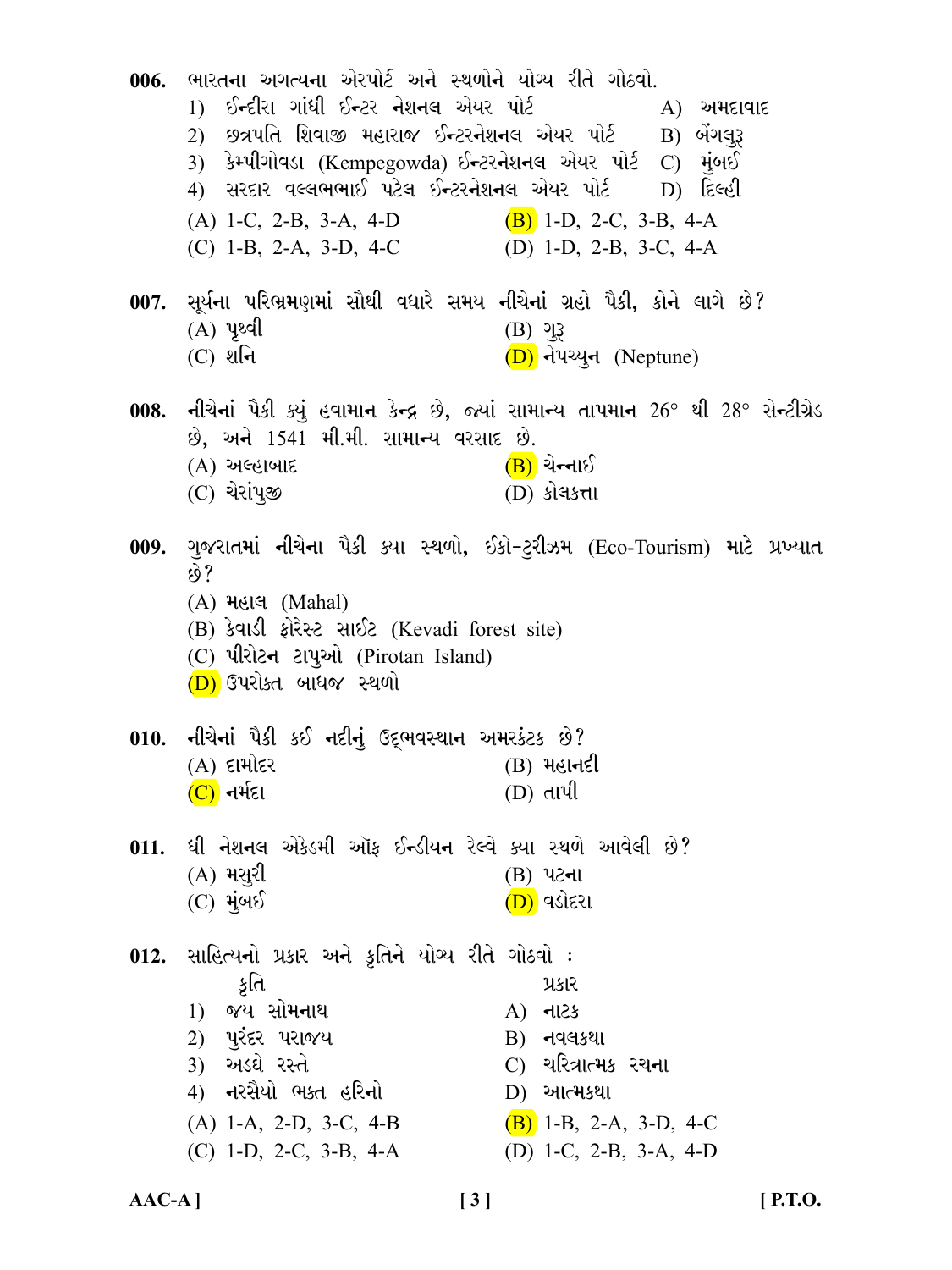| 013.  ભારતીય શાસ્ત્રીય સંગીત ધરાણા અને ગાયકોને યોગ્ય રીતે ગોઠવો.<br>1) ગ્વાલિયર ઘરાણા<br>2) જયપુર ઘરાણા<br>3) આગ્રા ઘરાણા<br>4) બનારસ ઘરાણા                                            | A) વિષ્ણુ દિગંબર પલુસકર<br>B) કિશોરી આમોણકર<br>C) વિલાયત હુસે <b>ન</b> ખા<br>$D)$ ગિરિજાદેવી                                                       |
|----------------------------------------------------------------------------------------------------------------------------------------------------------------------------------------|----------------------------------------------------------------------------------------------------------------------------------------------------|
| $(A)$ 1-B, 2-C, 3-D, 4-A<br>(C) 1-A, 2-B, 3-C, 4-D                                                                                                                                     | $(B)$ A-C, 2-D, 3-A, 4-B<br>(D) 1-D, 2-A, 3-B, 4-C                                                                                                 |
| 014. ભારતના સંગીતના વાદ્યો અને સંબંધીત કલાકારોને યોગ્ય રીતે ગોઠવો.<br>1) સૂરબહાર<br>2) સિતાર<br>3) સંતુર<br>4) વાયોલિન<br>$(A)$ 1-C, 2-B, 3-A, 4-D<br>$(C)$ 1-B, 2-A, 3-D, 4-C         | A) વી.જી. જોગ<br>B) પંડિત શિવકુમાર શર્મા<br>C) પંડિત રવિશંકર<br>$D)$ અન્નપૂર્ણાદેવી<br>$(B)$ 1-D, 2-C, 3-B, 4-A<br>(D) 1-A, 2-D, 3-C, 4-B          |
| 015. વર્ષ 2016 માં 52 મો જ્ઞાનપીઠ એવોર્ડ કોને આપવામાં આવેલ છે?<br>(A) ભાલચંદ્ર નામદે                       (B) ડૉ. રઘુવીર ચૌધરી<br>(C) શનખા ઘોષ (Shankha Ghosh) (D) પ્રતિભા રે         |                                                                                                                                                    |
| 016. પ્રખ્યાત નૃત્યકાર અને નૃત્ય પ્રકારને યોગ્ય રીતે ગોઠવો.<br>1) ક <b>શ્થ</b> ક<br>2) ભરતનાટ્યમ્<br>3) ઓડીસી<br>4) ડુંચ્ચપુડી<br>$(A)$ 1-B, 2-A, 3-D, 4-C<br>$(C)$ 1-A, 2-D, 3-C, 4-B | A) કિરણ સહેગલ<br>B) ગીતા ચંદ્રન<br>C) પંડિત બીરજા મહારાજ<br>D) સોનલ માનસિંઘ (Sonal Mansingh)<br>$(B)$ 1-C, 2-B, 3-A, 4-D<br>(D) 1-D, 2-C, 3-B, 4-A |
| 017. લેખકો અને તેની કૃતિઓને યોગ્ય રીતે ગોઠવો.<br>1) નરસિંહ મેહતા<br>2) દયારામ<br>3) પ્રેમા <b>નં</b> દ<br>4) પૂજાલાલ<br>$(A)$ 1-D, 2-C, 3-B, 4-A<br>$(C)$ 1-B, 2-A, 3-D, 4-C           | $A)$ શતાવરી<br>B) કુંવરબાઈનું મામેરું<br>C) રસિક વલ્લભ<br>D) શામળશાનો વિવાહ<br>$(B)$ 1-C, 2-B, 3-A, 4-D<br>(D) 1-A, 2-D, 3-C, 4-B                  |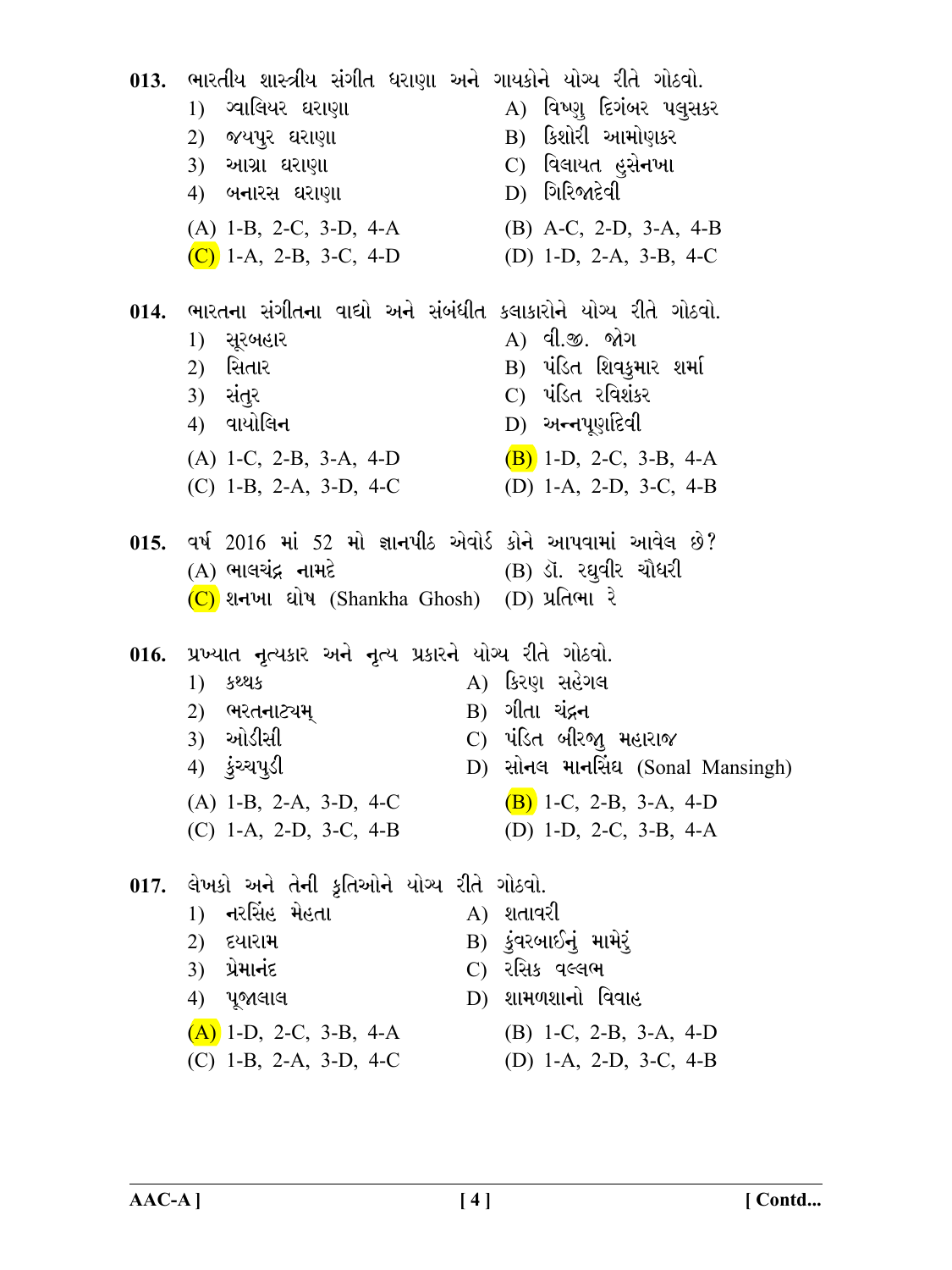| 018. નીચેના પૈકી કઈ નવલકથા શ્રી ક.મા. મુનશી દ્વારા લખવામાં આવેલી નથી?<br>(A) ગુજરાતનો નાથ<br>(C) રાજાધિરાજ                                                                                                                                 | (B) પાટણની પ્રભુતા<br>(D) માણસનાં મન                                                                                                                                                                |
|--------------------------------------------------------------------------------------------------------------------------------------------------------------------------------------------------------------------------------------------|-----------------------------------------------------------------------------------------------------------------------------------------------------------------------------------------------------|
| વેલી'' (Bamiyan Vally) હાલમાં ક્યા દેશમાં આવેલી છે?<br>(A) કુવૈત<br>( <mark>C)</mark> અફધાનીસ્તાન                                                                                                                                          | 019. પ્રસિધ્ધ સ્થળ કે જ્યાં તાલીબાનો દ્વારા 2 પ્રસિધ્ધ બુધ્ધની પ્રતિમાઓ માર્ચ 2001<br>માં નાશ કરેલ અને તે સ્થળ ધર્મસ્થળ તરીકે ભુતકાળમાં જાણીતું તે ''બામીયાન<br>$(B)$ $\delta$ રાક<br>(D) પાકિસ્તાન |
| 020. નીચેના પૈકી કયા સ્થળોને યુનેસ્કો દ્વારા વર્લ્ડ હેરીટેજ લીસ્ટમાં સામેલ કરેલ છે?<br>(A) સન ટેમ્પલ કોનાર્ક                                                                                                                               | (B) ફત્તેપુર સીક્રિ                                                                                                                                                                                 |
| કેટલી છે?<br>(A) 382<br>(C) 573                                                                                                                                                                                                            | 021. સને 2011 નાં આંકડાઓ મુજબ ગુજરાતની વસ્તી ગીચતા (Density of population)<br>$(B)$ 308<br>(D) $352$                                                                                                |
| per 1000 males) સૌથી વધારે છે?<br>$(A)$ અમરેલી<br>$(C)$ નવસારી                                                                                                                                                                             | 022. ગુજરાતમાં કયા જીલ્લામાં ગ્રામ્યક્ષેત્રમાં સેક્સ રેશીયો (Sex Ratio - No. of females<br>$(B)$ ડાંગ<br>(D) તાપી                                                                                   |
| नी छे? (Youth population)<br>$(A)$ 18.27<br>$(C)$ 19.27                                                                                                                                                                                    | 023. ગુજરાતમાં કુલ વસ્તિનાં કેટલા ટકા વસ્તી યુવાનો (15 થી 24 વર્ષનુ વય જુથ)<br>$(B)$ 18.77<br>(D) $19.77$                                                                                           |
| 024. રીસર્ચ સંસ્થાઓ અને તેનાં મુખ્ય મથકને યોગ્ય રીતે ગોઠવો.<br>(1) સેન્ટર ફૉર ડેવલપમેન્ટ સ્ટડીઝ<br>(2) A.N.સીન્હા ઇન્સ્ટીટ્યુટ ઑફ સોશીયલ સ્ટડીઝ(B) તીરુવન્થપુરમ્<br>(3) ઇન્સ્ટીટ્યુટ ઑફ પબ્લીક એન્ટરપ્રાઇઝ<br>(4) સેન્ટર ફૉર સોશીયલ સ્ટડીઝ | (A) સુરત<br>(Tiruvanthapuram)<br>$(C)$ પટના<br>$(D)$ હૈદ્રાબાદ                                                                                                                                      |
| $(A)$ 1-B, 2-C, 3-D, 4-A<br>(C) 1-D, 2-A, 3-B, 4-C                                                                                                                                                                                         | $(B)$ 1-C, 2-D, 3-A, 4-B<br>(D) 1-A, 2-B, 3-C, 4-D                                                                                                                                                  |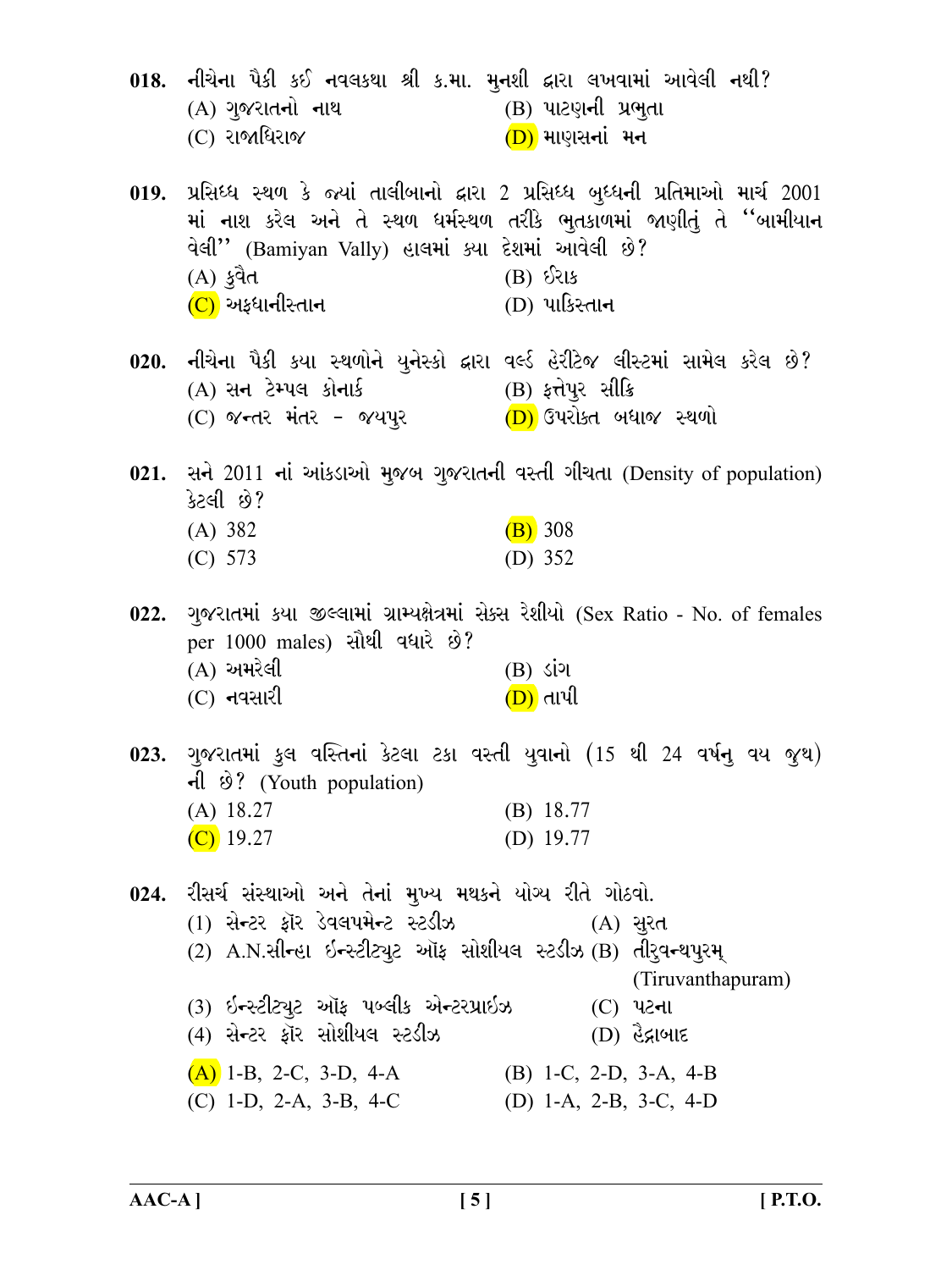025. રાજા રવીવર્મા કયા ક્ષેત્રમાં નિપુણ/પ્રખ્યાત છે?  $(B)$  ચિત્રકળા  $(A)$  નૃત્ય  $(C)$  વાદ્ય સંગીત (D) કેઠ સંગીત ગીડા (Gidda) નૃત્ય કયા પ્રદેશનું નૃત્ય છે?  $026.$ (A) હરીયાણા <u>(B)</u> પંજાબ (C) ઉત્તર પ્રદેશ (D) ગુજરાત 027. ઉદારીકરણ, ખાનગીકરણ અને વૈશ્વિકીકરણ નાં મુખ્ય હેતુઓ શું હતા? (A) આર્થિક આયોજન, કરવેરામાં ઘટાડો (B) સમાજવાદી સમાજ રચના (D) આર્થિક સુધારાઓ (C) જમીન સુધારણા ''તમ મૂઝે ખૂન દો, મૈ તુમ્હે આઝાદી દુંગા'' આ સૂત્ર કોણે આપેલ હતું?  $028.$ (<mark>B)</mark> સુભાષચંદ્ર બોઝ (A) લાલા લજપતરાય (C) સુરેન્દ્રનાથ બેનરજી (D) દાદાભાઇ નવરોજી 029. (1) તેઓનો જન્મ માંડવી (કચ્છ) માં થયેલ હતો.  $(2)$  તેઓ કેમ્બ્રિજ યુનિવર્સિટીનાં સ્નાતક હતા. (3) લંડન ખાતેનું 'ઇન્ડિયા હાઉસ' અગત્યનું સ્થળ હતું.  $(4)$  સને 1930 માં તેઓનું મરણ થયેલ હતુ. આ બાબતો કોને લાગું પડે છે?  $(B)$  અશફાફ ઉલ્લાબાં (A) મૅડમ કામા (C) શ્યામજી *કૃષ્*ણવર્મા (D) ખુદીરામ બોઝ મહાનભાવ અને તેઓની સાથે સંકળાયેલ પ્રસંગો ગોઠવો. 030.  $(1)$  વીર સાવરકર  $(1)$  સાયમન કમિશનનો વિરોધ  $\overline{2}$  ભગતસિંહ (B) આજીવન કાળાપાણીની આંદામાનની જેલમાં સજા (3) પ્રફુલ્લ ચાકી (C) 8 એપ્રીલ 1928 ના રોજ ધારા સભામાં બોમ્બ ફેંકેલ (4) લાલા લજપતરાય (D) <del>ન્</del>યાયાધીશ કિગ્સફોર્ડની ઘોડાગાડી ઉપર બોમ્બ ફેંકેલો (A) 1-C, 2-D, 3-A, 4-B (B) 1-B, 2-C, 3-D, 4-A  $(C)$  1-D, 2-A, 3-B, 4-C (D) 1-A, 2-B, 3-C, 4-D 031. લેખકો અને તેના ઉપનામ ને યોગ્ય રીતે ગોઠવો.  $(1)$  धुम $3d$ (A) ઝવેરચંદ મેઘાણી  $(2)$  સ્નેહરશ્મિ (B) દત્તાત્રેય કાલેલકર  $(C)$  ઝીણાભાઈ દેસાઈ (3) કાકાસાહેબ (4) રાષ્ટ્રીય શાયર (D) ગૌરીશંકર ગોવર્ધનરામ જોષી  $(A)$  1-C, 2-B, 3-A, 4-D  $(B)$  1-D, 2-C, 3-B, 4-A (D) 1-A, 2-B, 3-D, 4-C  $(C)$  1-B, 2-C, 3-D, 4-A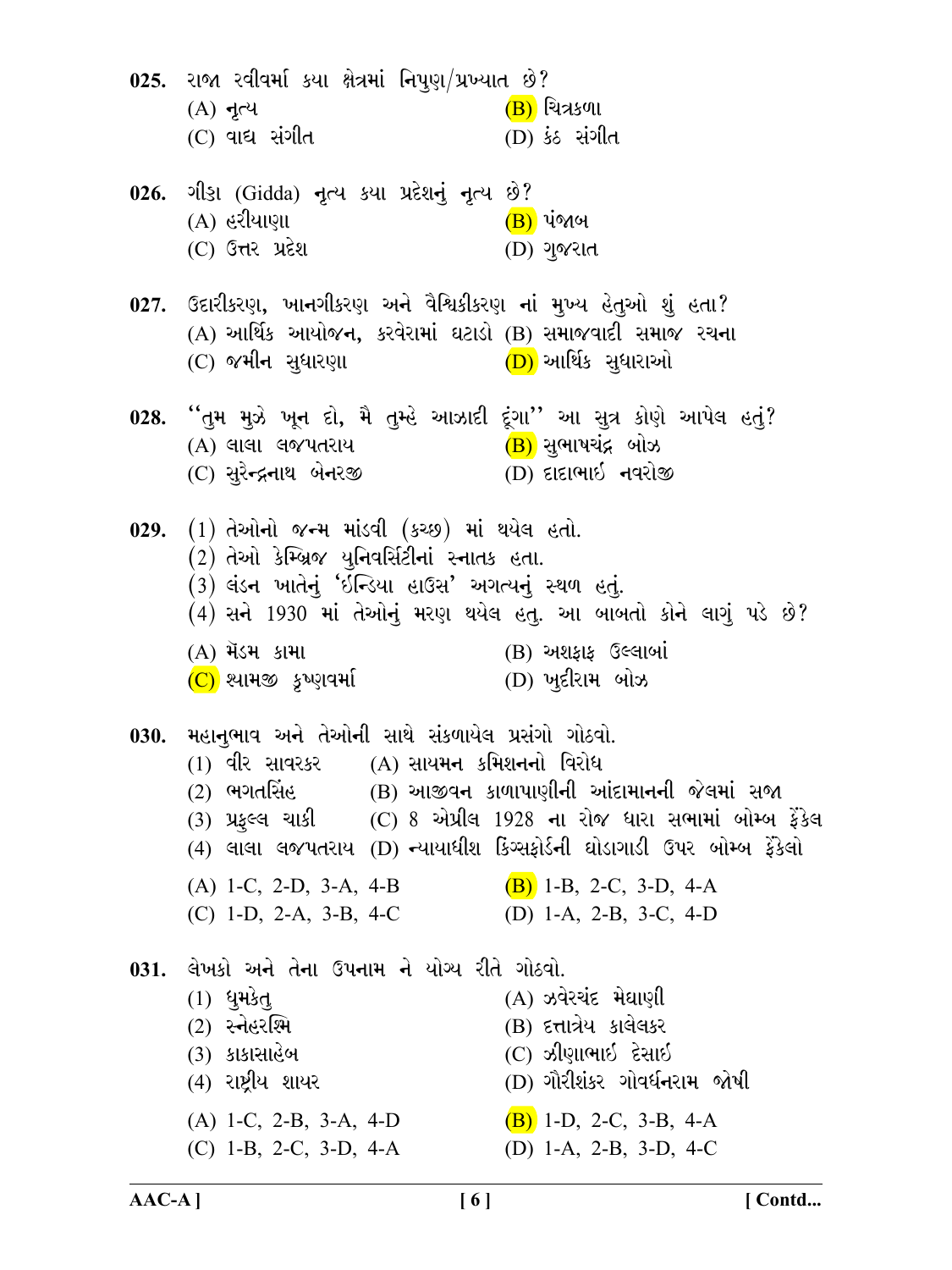|      | 032. મહાનુભાવ અને તેમના પ્રદાનનો વિષય યોગ્ય રીતે ગોઠવો<br>(A) મહર્ષિ ચરક<br>(B) મહર્ષિ સુશ્રુતે<br>(C) વરાહ મિહિર<br>(D) આર્યભટ્ટ                                                                                                  | $(1)$ જ્યોતિષ<br>(2) શૈલ્ય ચિકિત્સા<br>(3) વનસ્પતિઓ અને ઔષધિઓ<br>(4) ગણિતશાસ્ત્ર                                                    |
|------|------------------------------------------------------------------------------------------------------------------------------------------------------------------------------------------------------------------------------------|-------------------------------------------------------------------------------------------------------------------------------------|
|      | $(A)$ A-2, B-1, C-4, D-3<br>$(C)$ A-1, B-4, C-3, D-2                                                                                                                                                                               | $(B)$ A-3, B-2, C-1, D-4<br>(D) A-4, B-3, C-2, D-1                                                                                  |
|      | સાચી નથી.<br>(A) નાના-મોટા રસ્તાઓ કાટખૂણે મળતા હતા<br>(B) નગરમાં ગટર યોજના અમલમાં હતી.<br>(C) જાહેર સ્નાનાગારની વ્યવસ્થા હતી<br>(D) નગરમાં લગભગ 10 સ્તૂપ હતા                                                                       | 033. હડપ્પીયન સંસ્કૃતિમાંથી મળી આવેલ મોહેં-જો-દડો નગરની નીચે પૈકી કઇ બાબત                                                           |
|      | 034. ઉત્પાદન એકમો અને તેના સ્થળને યોગ્ય રીતે ગોઠવો.<br>1)  ચિત્તરંજન લોકોમોટીવ<br>2) મઝગાવ ડૉક<br>3) ઈન્ટીગ્રેટેટ કોચ ફેક્ટરી (I.C.F.)  C) મુંબઈ<br>4) આલકૉક ઍશડાઉન ગુ.લી.<br>(Alcock Ashdown G. Ltd.)<br>$(A)$ 1-A, 2-D, 3-C, 4-B | $A)$ ભાવનગર<br>$\mathbf{B}$ ) ચેન્નાઈ<br>$D)$ અસનસોલ<br>$(B)$ 1-B, 2-A, 3-D, 4-C                                                    |
|      | (C) 1-C, 2-B, 3-A, 4-D<br>$(A)$ IFCI<br>$(C)$ NHB                                                                                                                                                                                  | $(D)$ 1-D, 2-C, 3-B, 4-A<br>035. નીચેના પૈકી કઈ સંસ્થા ખાસ પ્રકારના ધિરાણ કરવા માટે સ્થાપવામાં આવેલ નથી?<br>(B) NABARD<br>(D) ICICI |
| 036. | OMO, CRR, SLR, CAR, PLR જેવા શબ્દો ક્યા ક્ષેત્રમાં વધારે વપરાય છે?<br>(A) સંરક્ષણ ક્ષેત્ર<br>$(C)$ શિક્ષણ ક્ષેત્ર                                                                                                                  | (B) દુરસંચાર <i>ક્ષેત્ર</i><br>(D) બેન્કીંગ ક્ષેત્ર                                                                                 |
|      | 037. નીચેના પૈકી કઈ સંસ્થા મહારત્ન-PSC છે?<br>$(A)$ BHEL<br>$(C)$ GAIL                                                                                                                                                             | (B) SAIL<br>(D) ઉપરોક્ત બધીજ સંસ્થાઓ                                                                                                |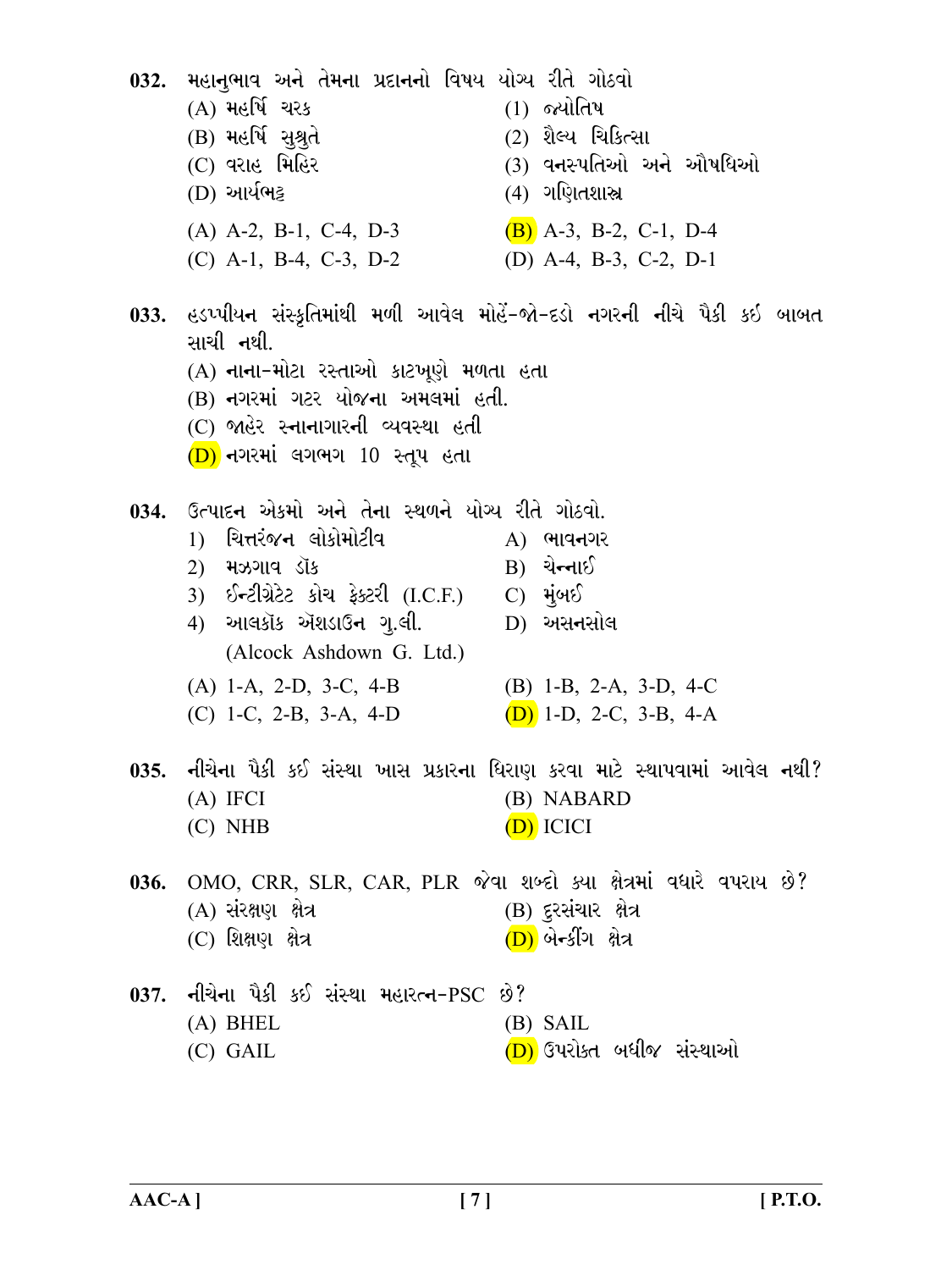038. સને 2011 ની વસ્તી ગણત્રી મુજબ ગુજરાત રાજ્યમાં સૌથી વધારે વસ્તી ક્યા વય જથમાં (Age groupwise population) છે?  $(A) 25 \text{ }$  21 34  $(B)$  35  $2($  59 (C) 15 थी 24 (D)  $7 \text{ }$  20  $14$ 

039. "Net Demand and Time liability" શબ્દો ક્યા સંદર્ભ/ક્ષેત્રમાં વપરાય છે? (A) સંદેશ વ્યવહાર (B) સંરક્ષણ ક્ષેત્ર  $(C)$  બેકીંગ ક્ષેત્ર (D) કૃષિ વિષયક લોન

040. જ્યારે બેન્ક રેટ વધારવામાં આવે છે ત્યારે (A) બજારમાં તરલતા (Liquidity) વધે છે. (B) બજારમાં તરલતા (Liquidity) ઘટે છે.  $(C)$  તરલતા ઉપર કોઈ અસર થતી નથી. (D) લોકો બેંકોમાં વધારે ડીપોઝીટ મૂકે છે.

041. શેરડી માટે યોગ્ય અને લાભપ્રદ કિંમત (Fair and Remunerative Price) કોણ નક્કી કરે છે?  $(A)$  આર્થિક બાબતોને સંબંધીત કેબીનેટ કમીટી (B) ખેતી સંબંધીત કિમ્મતો અને અન્ય બાબતો નક્કી કરતું કમિશન (CACP)  $(C)$  નિયામક, બજાર તંત્ર

(D) ખેતીવાડી ઉત્પાદન બજાર સમિતિ

042. હાલમાં નિતી આયોગમાં કેટલા પૂર્ણ સમયના સભ્યશ્રીઓ છે?  $(A)$  પાંચ  $(B)$  ચાર  $(C)$  ત્રણ  $(D)$  બે

- ''ઈન્ટીગ્રીટી ઈન્ડેક્સ'' ડેવલપમેન્ટ (IID) કોના દ્વારા હાથ ધરવામાં આવી રહેલ છે?  $043.$  $(A)$  સેન્ટલ તકેદારી આયોગ અને IIM.A  $(B)$  નિતી આયોગ અને  $IIM.A$ 
	- (C) કેન્દ્રીય માહિતી પંચ અને IIM.A
	- (D) ગુજરાત સરકાર અને IIM.A

044. કેન્દ્રીય માહિતી પંચમાં મહત્તમ, કેટલાં માહિતી કમિશનરની નિયુક્તિ કરી શકાય?  $(A)$  7  $(B)$  8  $(C)$  9  $(D)$  10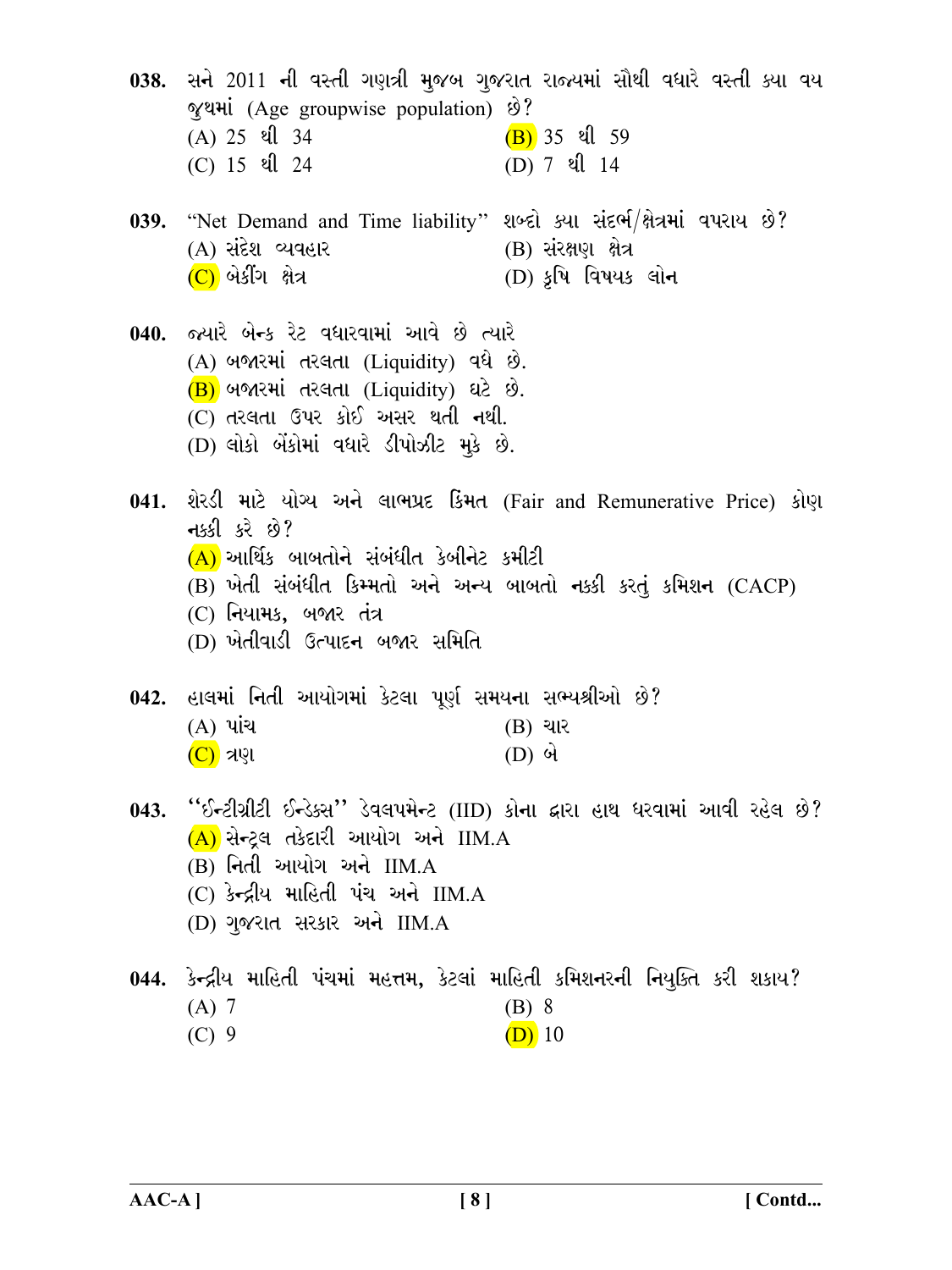045. સામાન્ય ખરડો પસાર કરવા જ્યારે સંસદના બન્ને ગૃહોની બેઠક બોલાવવામાં આવે છે ત્યારે સંયક્ત બેઠકનં અધ્યક્ષ સ્થાન કોને આપવામાં આવે છે? (A) લોકસભાનાં અધ્યક્ષશ્રી \_\_(B) લોકસભાનાં ઉપાધ્યક્ષશ્રી (C) રાજ્યસભાનાં ચેરમેનશ્રી  $(D)$  કાયદા મંત્રીશ્રી 046. મા. ગર્વનરશ્રીને હોદ્દાના શપથ કોણ લેવડાવે છે? (A) મા. રાષ્ટ્રપતિશ્રી (B) મા. વડાપ્રધાન શ્રી  $(C)$  મા. કાયદા મંત્રી  $(D)$  મા. મુખ્યન્યાયાધીશ શ્રી નામદાર હાઈકોર્ટ 047. ભારતમાં બંધારણમાં ''મૂળભૂત અધિકારો''નું તત્વ ક્યા અન્ય દેશના બંધારણને ધ્યાનમાં લઈને સામેલ કરેલ છે?  $(B)$  અમેરીકા  $(A)$  ઇંગ્લેંડ (D) ઑસ્ટ્રેલિયા  $(C)$  જર્મની 048. 42 માં બંધારણીય સુધારાને કારણે શામાં ફેરફાર કરવામાં આવેલ હતો? (A) મૂળભૂત હક્કો (B) ચૂંટણી અંગે સુધારાઓ (D) મિલ્કત ધરાવવાનો અધિકાર (C) આમુખ 049. સંવિધાનના આર્ટીકલ 40 (Article-40) માં કઈ બાબત અંગે જોગવાઈ કરવામાં આવેલી છે? (A) કામદારો માટે નિર્વાહ વેતન (B) ગ્રામ પંચાયતની રચના (C) ઉદ્યોગોના વહીવટમાં કામદારોની ભાગીદારી (D) ખેતી અને પશુપાલનની વ્યવસ્થા 050. નાણા બીલ (Money Bill) કઈ જગ્યાએ રજા કરવામાં આવે છે?  $(A)$  રીઝર્વ બેન્ક ઑક ઈન્ડીયા  $(RBI)$  $(B)$  માત્ર લોકસભામાં  $(C)$  માત્ર રાજ્ય સભામાં (D) રાજ્યસભા અથવા લોકસભા - કોઈપણ ગૃહમાં 051. રાજ્ય સભાનાં સદસ્યની મદત કેટલી હોય છે?  $(A)$  4 q $\sqrt{4}$  $(B)$  5 q $\mathcal{N}$  $(C)$  6 q $\sqrt{ }$  $(D)$  3 q $\mathcal{A}$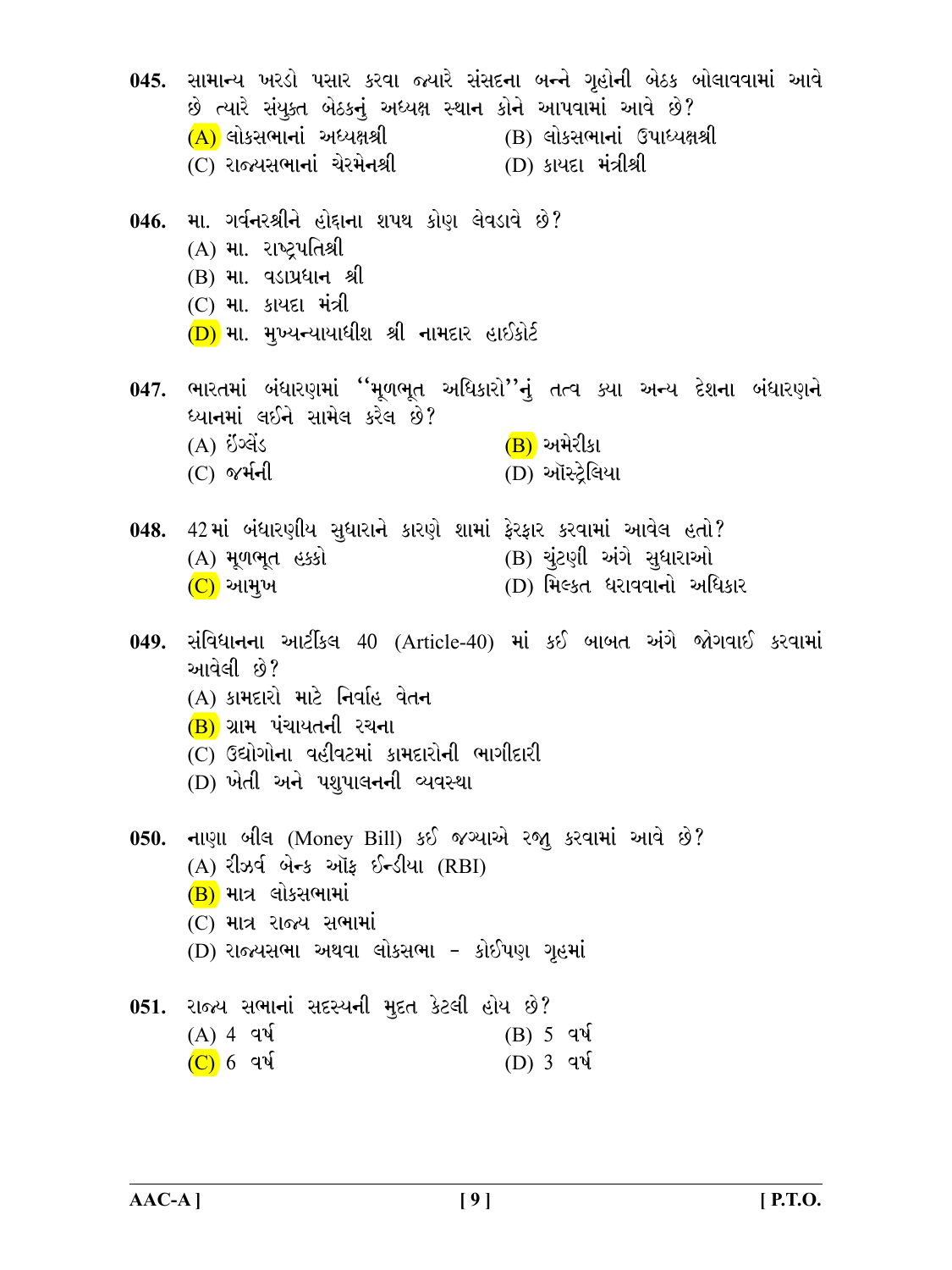| ક્યા આર્ટીકલમાં ખાસ જોગવાઈ કરવામાં આવેલી છે?<br>(A) 330<br>(C) 332                                | 052. લોકસભામાં એંગ્લો-ઈન્ડિયન કોમનું પ્રતિનિધિત્વ જળવાઈ રહે તે માટે બંધારણનાં<br>$(B)$ 331<br>(D) $333$                                                                                    |
|---------------------------------------------------------------------------------------------------|--------------------------------------------------------------------------------------------------------------------------------------------------------------------------------------------|
| $(A)$ 148<br>$(C)$ 150                                                                            | 053. ''સંઘના હિસાબો સંબંધી ભારતના નિયંત્રક મહાલેખા પરીક્ષકનાં રીપોર્ટ માન રાષ્ટ્રપતિ<br>સમક્ષ રજા કરવાની'' જોગવાઈ બંધારણનાં ક્યાં આર્ટીકલમાં જણાવવામાં આવેલી છે?<br>$(B)$ 149<br>$(D)$ 151 |
| 054. બંધારણમાં કેટલી અનુસૂચિઓ (Schedules) આમેજ કરવામાં આવેલી છે?<br>$(A)$ 10<br>$\overline{C}$ 12 | (B) 11<br>(D) 13                                                                                                                                                                           |
| 055. ચૂંટણી દરમ્યાન પ્રતીકની ફાળવણી કોણ કરે છે?<br>(A) ઈલેક્શન કમિશન<br>(C) રાજ્ય સભાના અધ્યક્ષ   | (B) લોકસભાના અધ્યક્ષ<br>_ (D) કાયદા મંત્રીશ્રી                                                                                                                                             |
| કિમ્મત પર કેટલાં ટકા નફો રહેશે?<br>(A) 30%<br>$(C)$ 295%                                          | 056. એક વેપારી વસ્તુની પડતર કિમ્મત પર 320% નફો ચડાવે છે. જો પડતર કિમ્મતમાં<br>25% નો વધારો થાય અને વેચાણ કિમ્મતમાં ફેરફાર ન થાય તો હવે તેને વેચાણ<br>$(B)$ 71% (લગભગ)<br>(D) $100\%$       |
| મળેલ હશે?<br>$(A)$ 39, 30<br>$(C)$ 42, 33                                                         | અને ब નાં માર્કના સરવાળાનાં 56% થાય છે. આ સંજોગોમાં બન્નેને કેટલા માર્ક<br>$(B)$ 41, 32<br>(D) $43, 34$                                                                                    |
| ક્યો વાર હશે?<br>$(A)$ મંગળ<br>$(C)$ ગુરૂ                                                         | 058. 1 જાન્યુઆરી 2006 નાં રોજ શનિવાર હોય તો 1 જાન્યુઆરી 2010 ના રોજ<br>$(B)$ બુધ<br><u>(D)</u> શુક્ર                                                                                       |
| 059. $112 \times (5)^4 = 32$ લા થાય?<br>(A) 67,000<br>$(C)$ 76,000                                | $(B)$ 70,000<br>(D) $77,200$                                                                                                                                                               |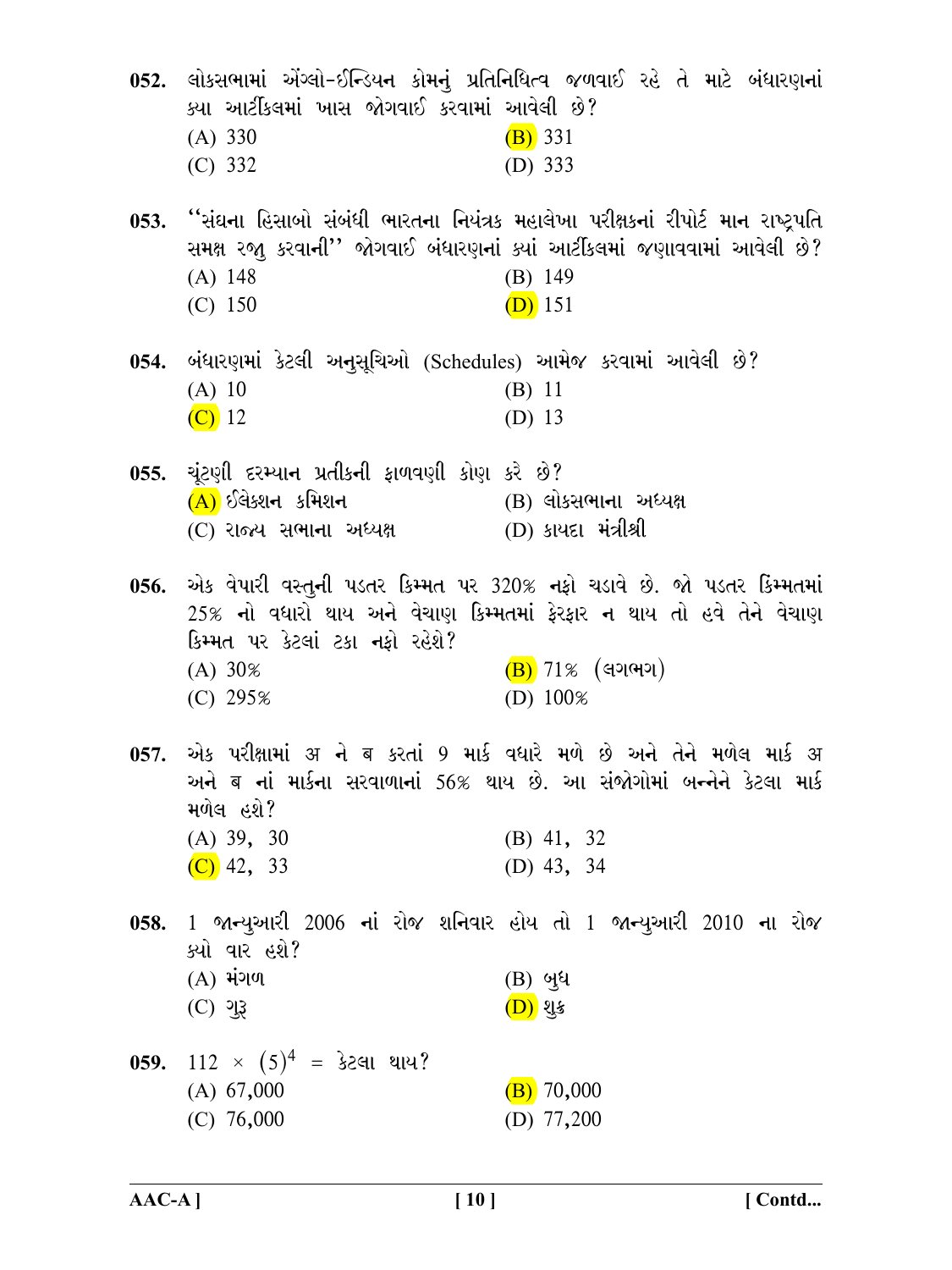060. એક વ્યક્તિ પાસે એક રૂપીયાની, પાંચ રૂપીયાની અને દસ રૂપીયાની સરખી (સંખ્યામાં નોટો છે.) જો બધાનું મુલ્ય 480 રૂા. થતું હોય તો. વ્યક્તિ પાસે કુલ નોટો કેટલી હશે?  $(A) 30$  $(B)$  45  $(D)$  90  $(C) 60$ 

061. ત્રણ વર્ષ બાદ મુદ્દલ અને સાદુ વ્યાજ મળીને રકમ 815 રૂા. થાય છે. ચાર વર્ષન્ સાદ વ્યાજ અને મુદ્દલ મળીને રૂા. 854 થાય છે. આ સંજોગોમાં મુદ્દલ કેટલી હશે?  $(B) 590$  $(A) 650$  $(C)$  698 (D)  $700$ 

062. 2 સાડી અને 4 શર્ટની કિમ્મત 1600 રૂા. છે. જો 1 સાડી અને 6 શર્ટની કિમ્મત 1600 રૂા. છે. આ સંજોગોમાં 12 શર્ટની કિમ્મત કેટલી હશે?  $(A) 1200$  $(B)$  2400  $(C)$  4800 (D)  $5600$ 

063. નીચેના પૈકી કઈ સંખ્યા ક્રમબધ્ધ નથી 8, 27, 64, 100, 125, 216, 343  $(A) -27$  $(B)$  100  $(C)$  125 (D)  $343$ 

એક વિમાન 240 કી.મી./ પ્રતિ કલાકની ઝડપે એક શહેરથી બીજા શહેરમાં 5 064. કલાકમાં પહોચે છે. જો આ અંતર  $1^2/3$  કલાકમાં કાપવું હોય તો વિમાનની ઝડપ કેટલી રાખવી જોઈએ?  $(A) -300$  $(B) 360$  $(C)$  720 (D)  $480$ 

065. अ એક કામ 16 દિવસમાં, ब એ જ કામ 12 દિવસમાં પૂર્ણ કરી શકે છે. अ, ब અને क મળીને આ કામ 4 દિવસમાં પૂર્ણ કરી શકે છે. તો આ કામ क એકલો કેટલાં દિવસમાં કરી શકશે. (B)  $9^2/5$ <br>(D)  $9^4/5$ (A)  $9^{1}/_{5}$ (C)  $9^3/\frac{2}{5}$ 

એક ધંધામાં अ અને ब 3:2 ના પ્રમાણમાં નફો વહેચવાનું નક્કી કરે છે. કુલ 066. નફામાંથી 5% નફો ધર્માદામાં આપ્યા બાદ अ ને 8550 રૂા. નફાનો ભાગ મળે છે. આ સંજોગોમાં કુલ નફો કેટલો હશે?  $(A)$  14250  $(B)$  15000  $(C)$  16000 (D)  $15775$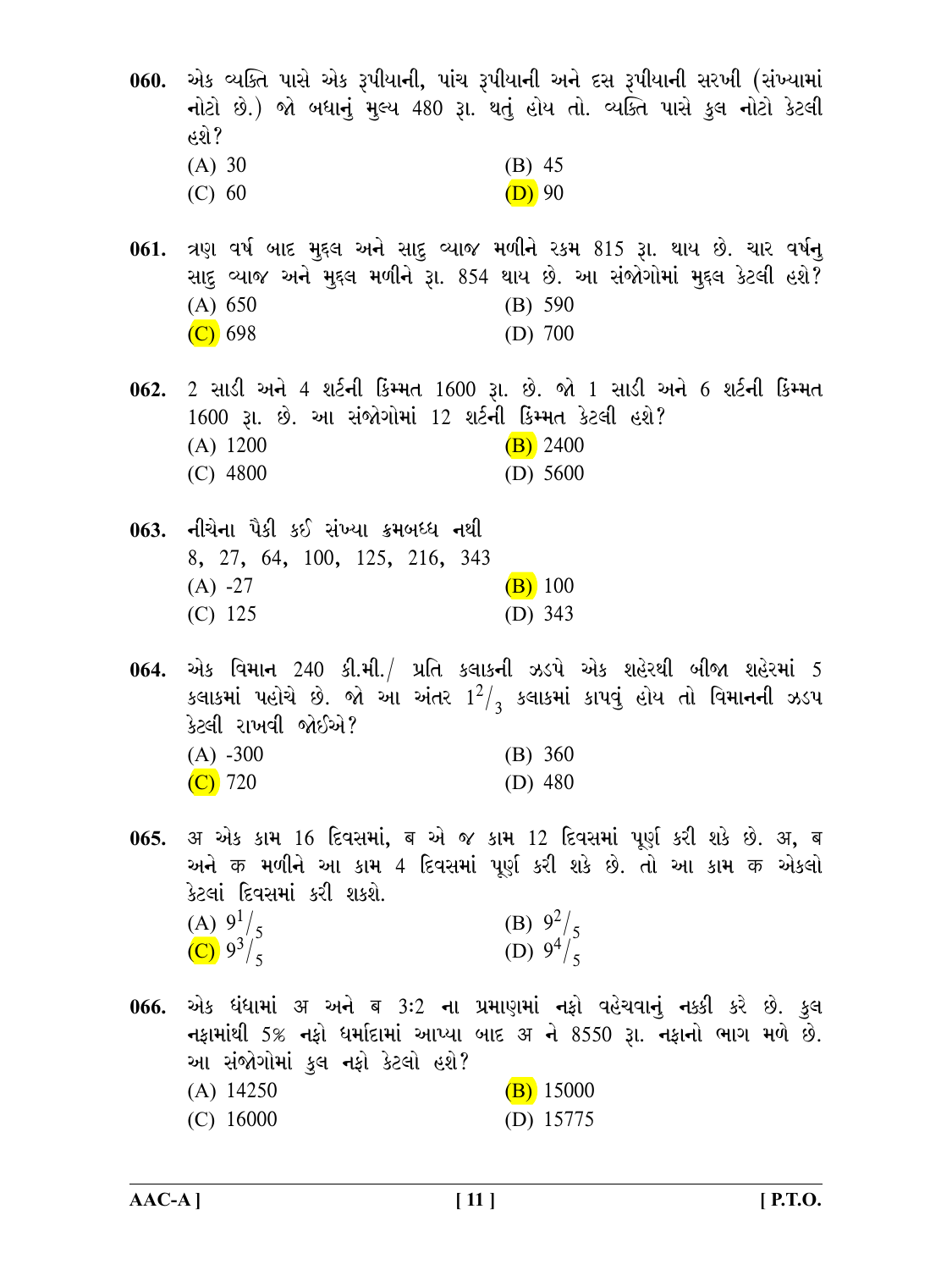067. A, B, C અને D ને 5:2:4:3 નાં પ્રમાણમાં રકમ વહેચવાની થાય છે. C ને D કરતા રૂા. 2000 વધુ મળે છે. તો B ને કુળ કેટલા રૂપીયા મળશે.  $(B)$  10,000  $(A)$  8,000  $(C)$  4,000 (D)  $6,000$ 068. I.T. ની ભાષામાં ડેમૉન "Deamon" શબ્દ શા માટે વાપરવામાં આવે છે? (A) કોમ્પ્યુટર વાયરસ  $(B)$  'બેક ગ્રાઉન્ડ પ્રોસેસ ઈન કૉમ્પ્યુટર'  $(C)$  સોફ્ટવેર કે જે ચોક્કસ પોગ્રામ માટે જરૂરી છે. (D) ઈનપૂટ હાર્ડવેર 069. બેંકીંગ સોડા (Baking Soda) એ શું છે? (B) પોટેશીયમ કાર્બોનેટ (A) પોટેશીયમ ક્લોરોઈડ  $(C)$  પોટેશીયમ હાઈડ્રોક્સાઈડ  $(D)$  સોડીયમ બાયકાર્બોનેટ 070. The insolvency and Bankruptcy code 2015 of મુખ્ય જોગવાઈઓ કઈ છે?  $(A)$  પુનઃગઠન (Turnaround) નીકામગીરી/ફડચાની કામગીરી ઝડપથી કરવી (B) ધંધો કરવાની સુગમતા. (Ease of doing Business) વધારવી. (C) ફડચા માટેનાં અલગ અલગ કાયદાઓનું એકત્રીકરણ કરવું. (D) ઉપરોક્ત બધીજ બાબતો 071. હાલમાં "NPA" અંગેની જે ચર્ચાઓ ચાલે છે તેમા 'NPA' નો શું અર્થ છે? (A) ચોખ્ખી પરકોર્મિંગ - એસેટ/મિલકત $(B)$  નૉન-પરકોર્મિંગ એસેટ/મિલકત (C) નવી-પરફોર્મિંગ એસેટ/મિલકત $\overline{\rm (D)}$  પછીની પરફોર્મિંગ એસેટ/મિલકત 072. પિત્તળ હવામાં ક્યા ગૅસને કારણે "રંગવિહીન'' થઈ જાય છે? (B) હાયડ્રોજન-સલ્ફાઈડ (A) પ્રાણવાય (C) કાર્બ**ન**–ડાયોક્સાઈડ (D) નાયટોજન 073. પેન્સીલમાં લખવામાટે શાનો ઉપયોગ થાય છે?  $(A)$  સીલીકૉન (B) કોલસો (C) સોડીયમ <u>(D)</u> ગ્રેફાઈટ 074. "CFC" (Chiorofluorocarbons) ગૅસનાં ઉત્પાદન માટે પ્રતિબંધ મૂકવા માટેની માંગ કરવામાં આવેલી હતી, તેનો ઉપયોગ શેમાં કરવામાં આવતો હતો?  $(A)$  ટેલીવિઝન  $\overline{(\mathbf{B})}$  રેફ્રીઝરેટર (C) ટ્યુબ લાઈટ  $(D)$  રાંધણ ગૅસ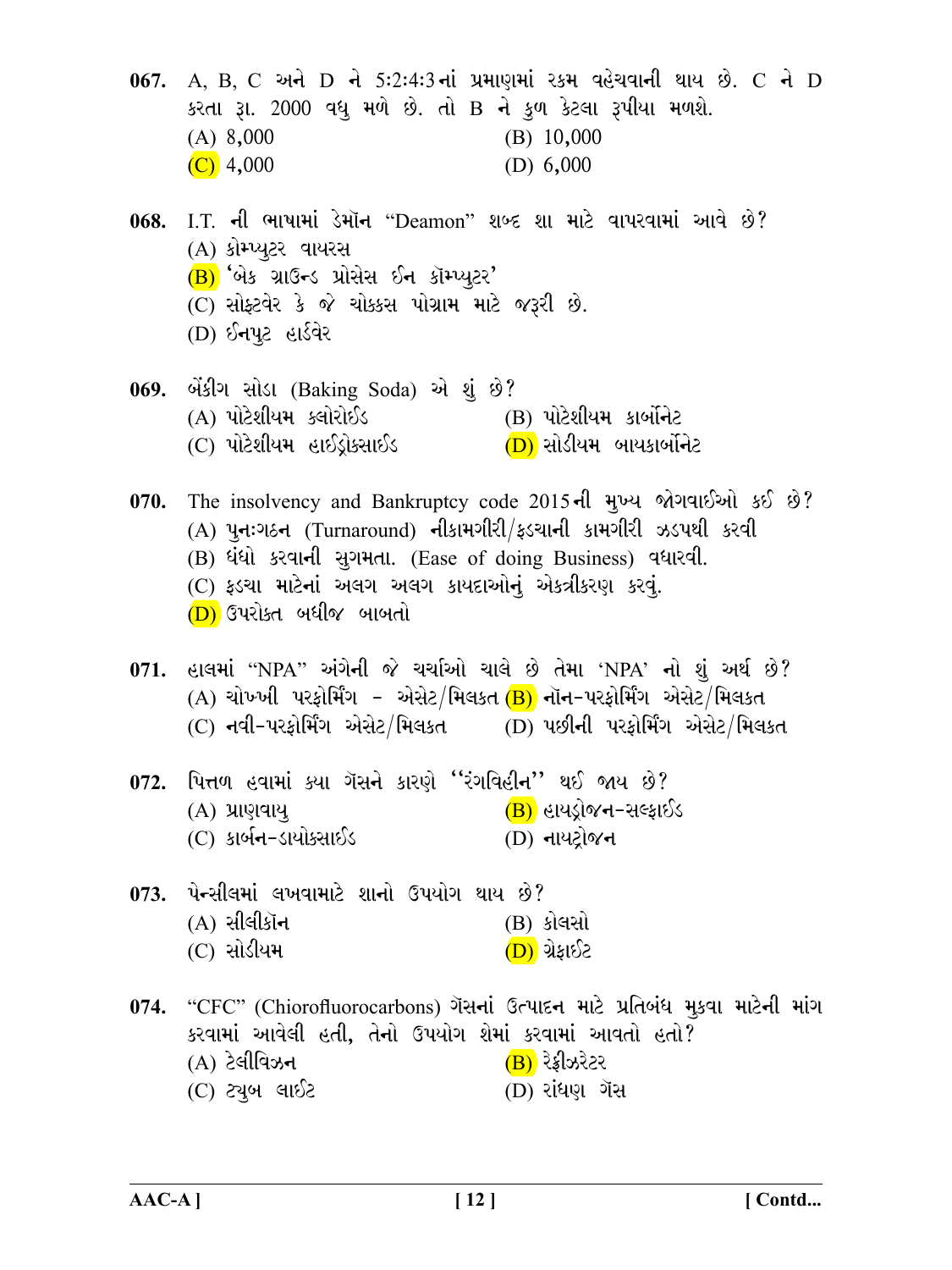075. બ્રોમીન (Bromine) શું છે? (A) કાળી માટીનો પ્રકાર છે  $(B)$  લાલ રંગનું પ્રવાહી છે  $(C)$  રંગવગરનો ગૅસ છે (D) ખૂબજ ઝડપથી સળગી ઉઠે તેવો ગૅસ છે. 076. ધરતી ઉપર સૌથી સખત પદાર્થ ક્યો છે?  $(A)$  સોન્  $(B)$  aid  $(C)$  હીરો (D) પ્લેટીનમ 077. જ્યારે લોખંડની ખીલીને કાટ લાગે છે અને આયર્ન ઑક્સાઈડ ઉત્પાદન થાય છે ત્યારે (A) ખીલીનાં વજનમાં કોઈ કેરકાર થતો નથી.  $(B)$  ખીલીનાં વજનમાં વધારો થાય છે.  $(C)$  ખીલીનાં વજનમાં ઘટાડો થાય છે. (D) ખીલીનાં રંગમાં/વજનમાં કોઈ ફેરફાર નથી 078. ''ન્યક્લીયર સાઈઝ'' ને ક્યા એકમમાં દર્શાવવામાં આવે છે?  $(A)$  ફેરમી (Fermi) (B) એગસ્ટ્રૉમ (Angstorm) (C) न्यूटन (Newton) (D) ટેસલા (Tesla) 079. જાહેર હિસાબ સમિતિ અંગે ક્યુ વાક્ય/વાક્યો સાચાં છે? (1) સમિતિમાં લોકસભાનાં 25 સદસ્યો હોય છે. (2) ભારત સરકારનાં નાણાકીય વ્યવહારો ચકાસે છે. (3) CAG નાં અહેવાલોની ચકાસણી કરે છે.  $(A)$  માત્ર 1  $(B)$  માત્ર 2 (D) 1, 2 અને 3 (C) માત્ર 2 અને 3 080. "પંચાયતી રાજ" નાં સ્થાપનાઓના મુખ્ય હેતુઓ ક્યા હતા? (1) વિકાસમાં લોકોનો સહયોગ. લોક ભાગીદારી (2) લોકો દ્વારા વિકાસનું આયોજન, અમલીકરણ (3) સત્તાનું વિકેન્દ્રીકરણ  $(4)$  નાણાની ગતિશીલતા  $(A) 1, 2, 4$  $(B)$  2, 3, 4  $(C)$  1, 2 અને 3 (D) 1, 2, 3, 4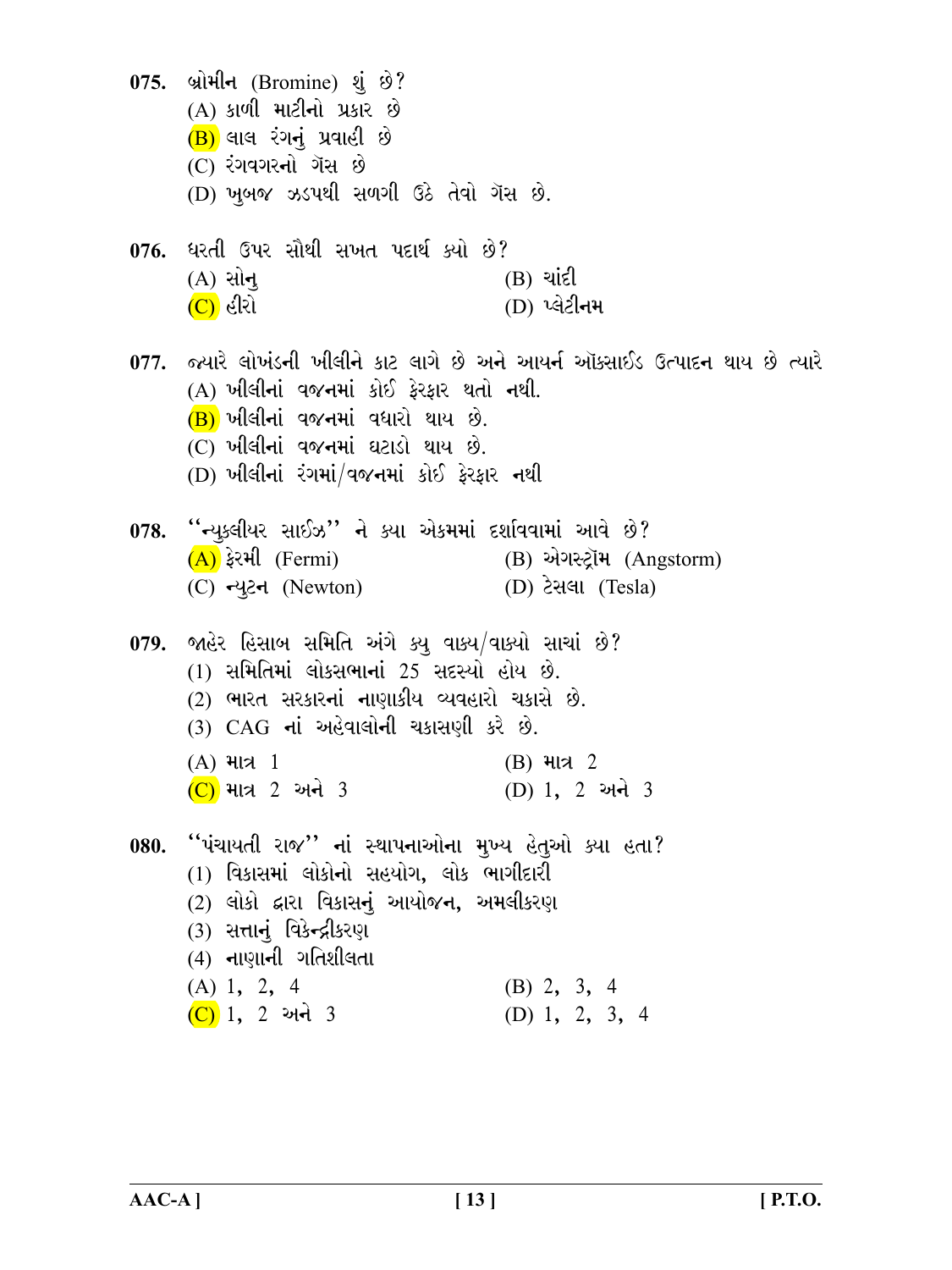081. સાયન્સ અને ટેક્નોલૉજી સાથે જોડાયેલ સંસ્થાઓ અને તેના સ્થળોને યોગ્ય રીતે ગોઠવો. (1) અગહરકર રીસર્ચ ઇન્સ્ટીટ્યૂટ  $(A)$  પૂર્ણ (2) ટાટા ઇન્સ્ટીટ્યૂટ ઑફ ફંડામેન્ટલ રીસર્ચ (B) મુંબઈ (3) સેન્ટલ લેધર રીસર્ચ ઇન્સ્ટીટ્યટ - (C) ચેન્નાઇ (4) ઇન્સ્ટીટ્યૂટ ઑફ પ્લાસમાં રીસર્ચ (D) અમદાવાદ  $(A)$  1-A, 2-B, 3-C, 4-D (B) 1-B, 2-C, 3-A, 4-D  $(C)$  1-C, 2-A, 3-B, 4-D (D) 1-A, 2-B, 3-D, 4-C 082. લેડી વીથ લૅમ્પ (Lady with Lamp) તરીકે કોણ પ્રખ્યાત છે? (<mark>B)</mark> ફ્લોરેન્સ નાઇટીંગેલ (A) ક્વીન વીક્ટોરીયા  $(D)$  માદમ ભીખાજી કામા (C) સરોજીની નાયડં 083. સૌ પ્રથમ કઈ સ્રીને નોબલ પુરસ્કાર મળેલ છે અને પછીથી ''ભારત રત્ન'' પણ મળેલ છે? (B) વિજયા લક્ષ્મી પંડિત (A) ઇન્દીરા ગાંધી (C) મધર ટેરેસા  $(D)$  સરોજીની નાયડું 084. નીચેનાં વાક્યો પૈકી કયા વાક્યો સાચા છે?  $(1)$  બેઝબૉલની રમતમાં 9 ખેલાડીઓ છે.  $(2)$  હૉકીની રમતમાં  $11$  ખેલાડીઓ રમે છે.  $(3)$  બાસ્કેટ બૉલમાં 5 ખેલાડીઓ છે ઉપરોક્ત વાક્યો એક ટીમને લાગું પડે છે  $(A) 1, 2$  $(B) 1, 3$  $(C)$  1, 2, 3 (D) એક પણ વાક્ય સાચું નથી 085. નામ. સર્વોચ્ચ અદાલત દ્વારા BCCIના સંચાલન માટે જે કમીટીની રચનાં કરેલ છે તેમાં શ્રી વિનોદ રાય ઉપરાંત કોણ સભ્યશ્રીઓ છે. (A) શ્રી વિક્રમ લીમયે (B) શ્રી રામચંદ્ર ગહા (C) ડાયનાં એડલજી (Diana Edulji) (D) ઉપરોક્ત બધાજ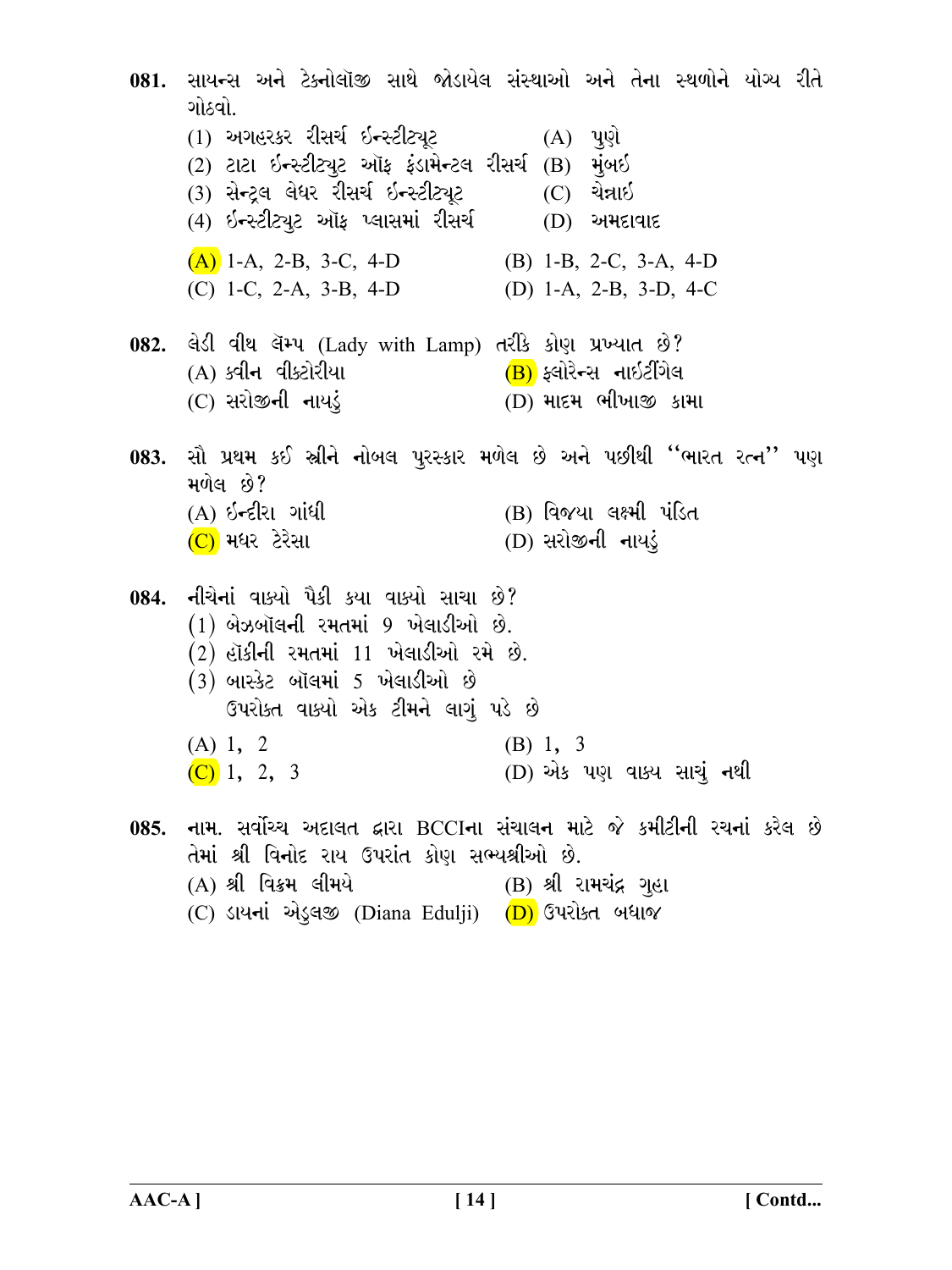086. શહેરી વિસ્તારમાં આદર્શ રીતે ઘન કચરાનાં નિકાલ માટેની કામગીરીને ક્રમ અનુસાર ગોઠવો.. (1) એકત્રી કરણ (2) રિસાયકલીંગ કરવું (Recycling) (3) ભીનો કચરો અને અન્ય કચરાને અલગ પાડવો (4) બાયોમીથેનશન (Biomethanation)  $(5)$  લેન્ડ ફીલની જગ્યાએ કચરાને નાખવો  $(A)$  1-2-3-4-5  $(B)$  3-1-2-4-5 (D)  $2-4-5-3-1$ (C)  $1 - 2 - 4 - 5 - 3$ 087. ગ્લોબલ હંગર ઇંડેક્સ (GHI) ની ગણત્રીમાં કઇ બાબતોને ધ્યાને લેવાય છે?  $(1)$  કુપોષણથી પીડાતી વસ્તી  $(2)$  5 વર્ષથી ઓછી ઉમરનાં બાળકો કે જેઓ કુપોષણથી પીડાય છે  $(3)$  5 વર્ષથી ઓછી ઉમરનાં બાળકોનો મૃત્યુદર (4) સ્રીઓમાં શિક્ષણનો દર  $(5)$  ગરીબી રેખા નીચે જીવતાં લોકો  $(A)$  1, 2, અને 3  $(B)$  2, 3, 4 અને 5 (C) 1, 2, 3 અને 4 (D) 1, 2, 3, 4 અને 5 088. હાલમાં મૃત્યુ પામનાર અનુપમ મિશ્રા કયા ક્ષેત્ર સાથે સંકળાએલા હતા? (A) ગણિતશાસ્ત્ર (B) પર્યાવરણ અને પાણી બચાવો વિચાર સરણી  $(C)$  અર્થશાસ્ત્ર (D) રાજ્ય શાસ્ત્ર 089. વિશ્વ બેંક દ્વારા "Doing Business" નો ક્રમ નક્કી કરવા 10 માપ દંડો નક્કી કરવામાં આવેલ છે. તે માપદંડોમાં નીચેના પૈકી કોનો સમાવેશ થતો નથી? (A) વિજળી પૂરવઠો નિયમિત મળવો (B) ફડચાની કામગીરી ઝડપી કરવી (C) આંતર રાજ્ય, રાષ્ટ્ર સરહદ પાર ધંધો કરવાની સવલતો

(D) કામદારો સંબંધીત કાયદાઓમાં છૂટછાટ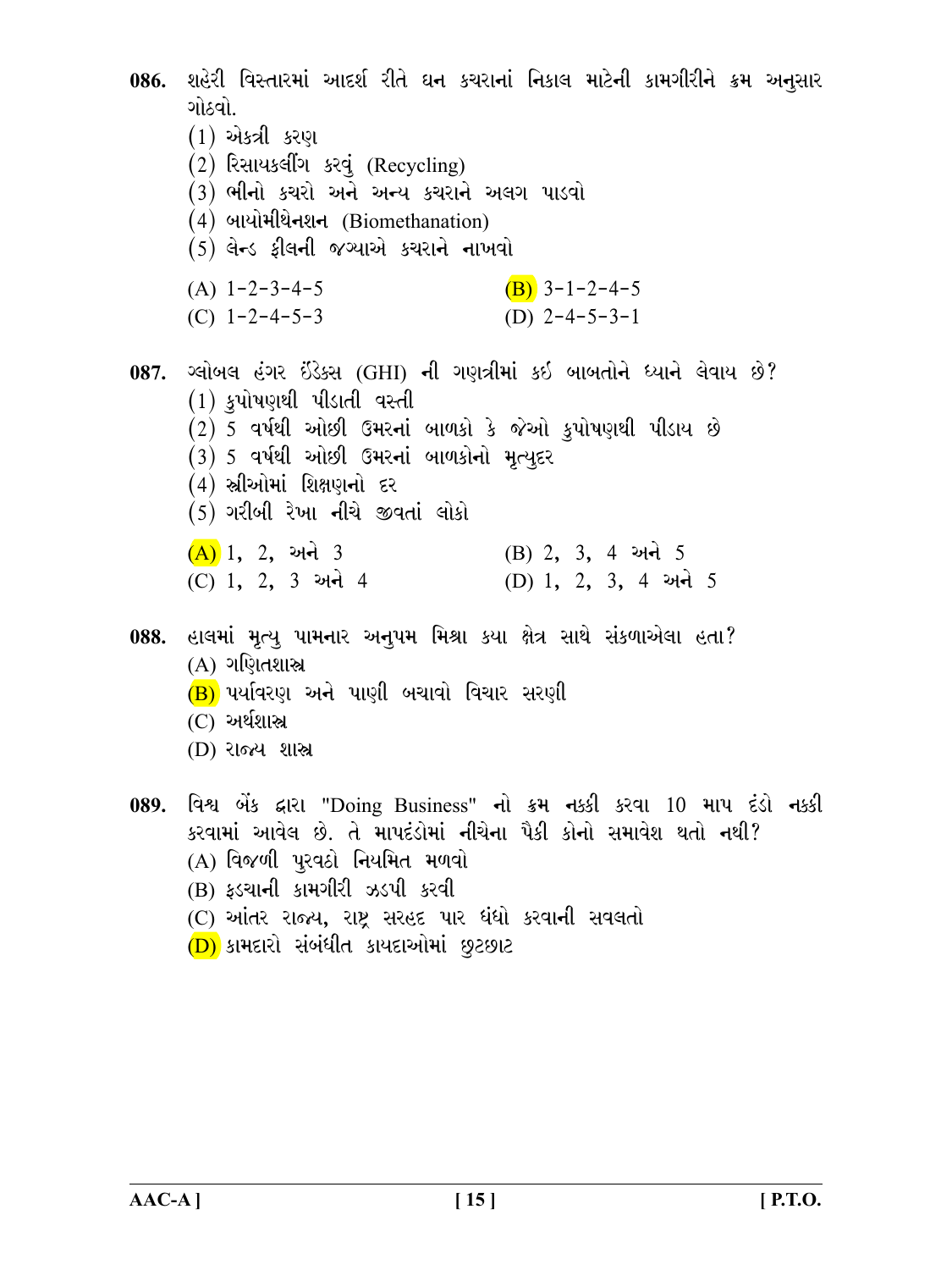090. સૉઇલ હેલ્થ કાર્ડ શું છે? (જમીન આરોગ્ય પત્રક) (1) ખેડૂત દ્વારા ધારણ કરેલ જમીનની ગુણવત્તા અને ગુણવત્તા વધારવા માટે આપવામાં આવતો રીપોર્ટ (2) ખેડૂતના જમીન અંગેની માલીકીમાં થયેલ ફેરફારની વિગતો. (3) ખેડુતને ખેતી માટે આપવામાં લોન, સહાય અને અન્ય નાણાકિય વ્યવહારો દર્શાવતો દસ્તાવેજ.  $(A)$  માત્ર 1  $(B)$  માત્ર 2 (C) માત્ર 1 અને 2 (D) 1, 2 અને 3 091. નીચેના પૈકી કોનો "Big Three" ક્રેડીટ રેટીંગ એજન્સીમાં સમાવેશ થાય છે?  $(1)$  સ્ટાન્ડર્ડ એન્ડ પઅર  $(SAP)$  $(2)$  મુડીઝ (Moody's) (3) ફીચ ગ્રુપ (Fitch group)  $(4)$  કેર રેટીંગ (CARE ratings) (B) 4, 1, અને 3  $(A)$  4, 1 અને 2  $(C)$  1, 2 અને 3 (D) 2, 3, અને 4 092. "સતિશ ધવન સ્પેસ સેન્ટર" કયાં રાજ્યમાં આવેલું છે? (SDSC) (B) આંધ્ર પ્રદેશ (A) ગુજરાત  $(C)$  તામીલનાડું D) ઉત્તરાખંડ 093. નીચેનાં વાક્યો કયા મહાનુભાવને લાગુ પડે છે?  $(1)$  તેઓ પ્રસિધ્ધ કવિ, નાટ્યકાર તથા નવલકથાકાર હતા.  $(2)$  તેઓનો જન્મ સુરેન્દ્રનગરમાં થયેલ હતો.  $(3)$  તેઓ આયુર્વેદનું ઉડાણપુર્વકનું જ્ઞાન ધરાવતા હતા.  $(4)$  "મરી જવાની મજા, અકસ્માત" - જેવી કૃતિઓ તેઓએ લખેલ છે. (A) ગોવર્ધનરામ ત્રિપાઠી (B) બળવંતરાય ક. ઠાકોર (C) લાભશંકર ઠાકર (D) રામનારાયણ વિ. પાઠક 094. સને ''2016 કબ્બડી વર્લ્ડ કપ'' કયા શહેરમાં આયોજીત કરવામાં આવેલ હતો?  $(B)$  મુંબઈ  $(A)$  કલકત્તા (D) ચેન્નાઈ (C) અમદાવાદ